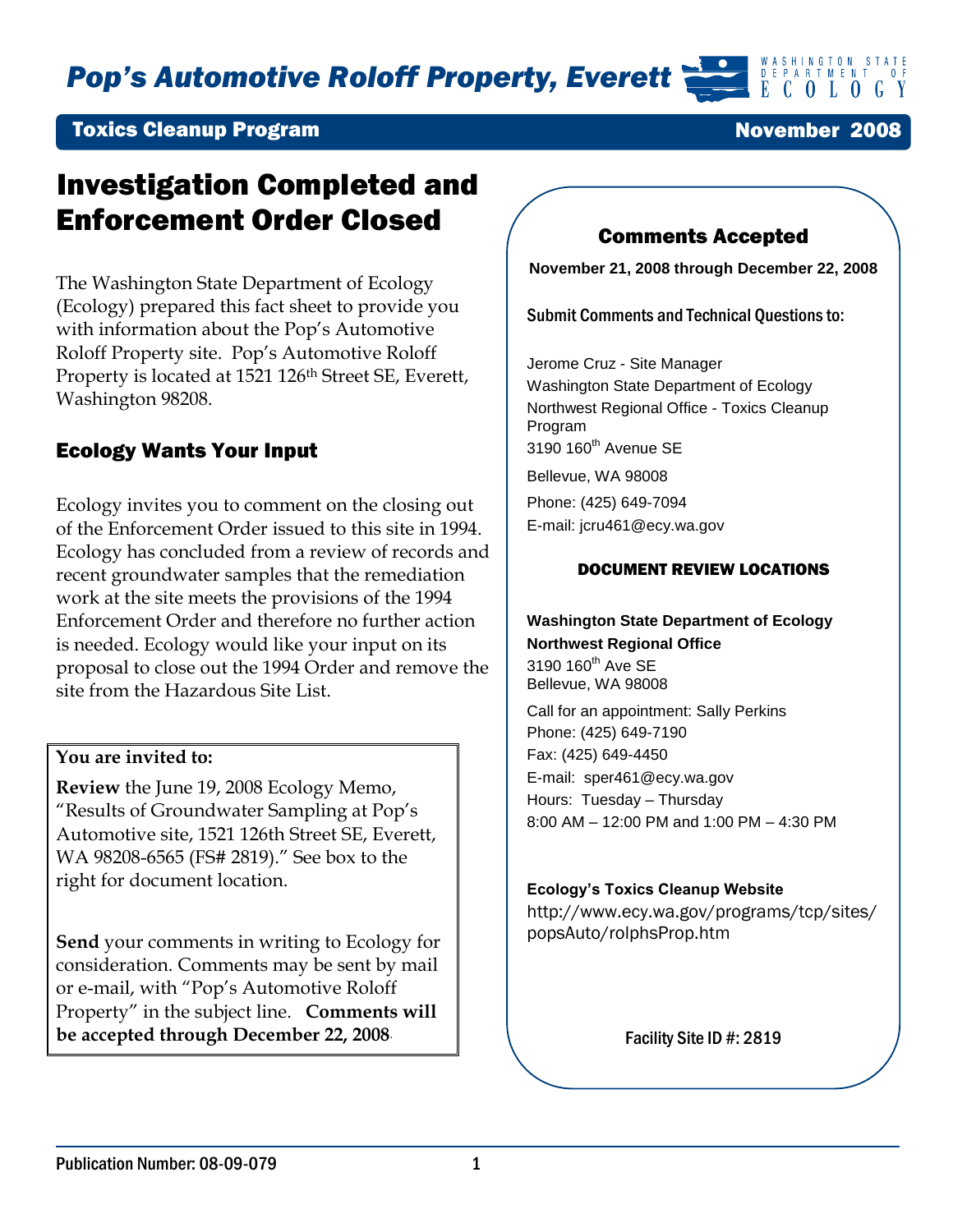## Site Background

On August 27, 1993, Ecology's Northwest Regional Office received a report concerning a petroleumlike odor in the tap water of a home near the Pop's Automotive Roloff Property site. Contamination in water supplied to three homes at the end of 16th avenue SE, Everett (Silver Lake area) was traced to a gasoline spill in soil in an area adjacent to the former Pops' Automotive property. A vehicle leaked gasoline on the soil in the vicinity of water lines serving the three homes, wherein the gasoline had apparently permeated into the PVC piping of these lines and into the supplied water. Benzene, a chemical in gasoline, was detected at levels up to 10 times above the drinking water standard.

In mid-September, the Silver Lake Water District placed a temporary above-ground water line to serve the affected residents. The line was later taken down and replaced by underground water lines following soil remediation in March 1994.

Ecology issued Enforcement Order No. DE 93TC-N325 in January 1994, requiring several emergency actions to protect residents:

- Fence off the zone of contaminated soil.
- Replace contaminated water lines, remove residual contamination from remaining pipes, and protect the replacement pipes from future contamination.
- Test the water in the replacement lines.
- Remediate the contaminated zone by an  $\bullet$ experienced environmental remediation firm and report the results.
- Stockpile the contaminated soil on a slab at  $\bullet$ the site, to be remediated by overturning and aeration. The stockpile was to be covered to prevent contact with rainfall.

# Site Ranking

Ecology added the property to the Hazardous Site Listing in 1994. This site is ranked a "3" on the Washington State Hazardous Sites List. This ranking is based on a scale of 1 to 5. According to this scale, "1" represents the highest relative risk, and "5" represents the lowest relative risk. This ranking is designed to estimate the potential threat to human health and the environment, relative to all other sites in Washington State.

# Remedial Action

Records show that the area of contaminated soil was initially fenced off. Soil appears to have been successfully remediated in 1994. In February to March 1994, the contaminated soil was excavated, confirmation samples were taken, the old water pipes replaced with new pipes, and the excavation backfilled with clean soil. The remedial action was witnessed by Department of Ecology personnel.

The pile of excavated contaminated soil appears to have undergone remediation by turning soil over and aerating it. There is no record on the final disposition of the soil pile.

Ecology and the Health Department did not appear to find any groundwater impacts in 1994.

Confirmation sampling of groundwater was obtained on June 13, 2008 in order to assess any potential remaining groundwater impacts after the soil remediation and water line replacement in 1994. Results show that groundwater around the location of the 1993 reported gasoline contamination is free of

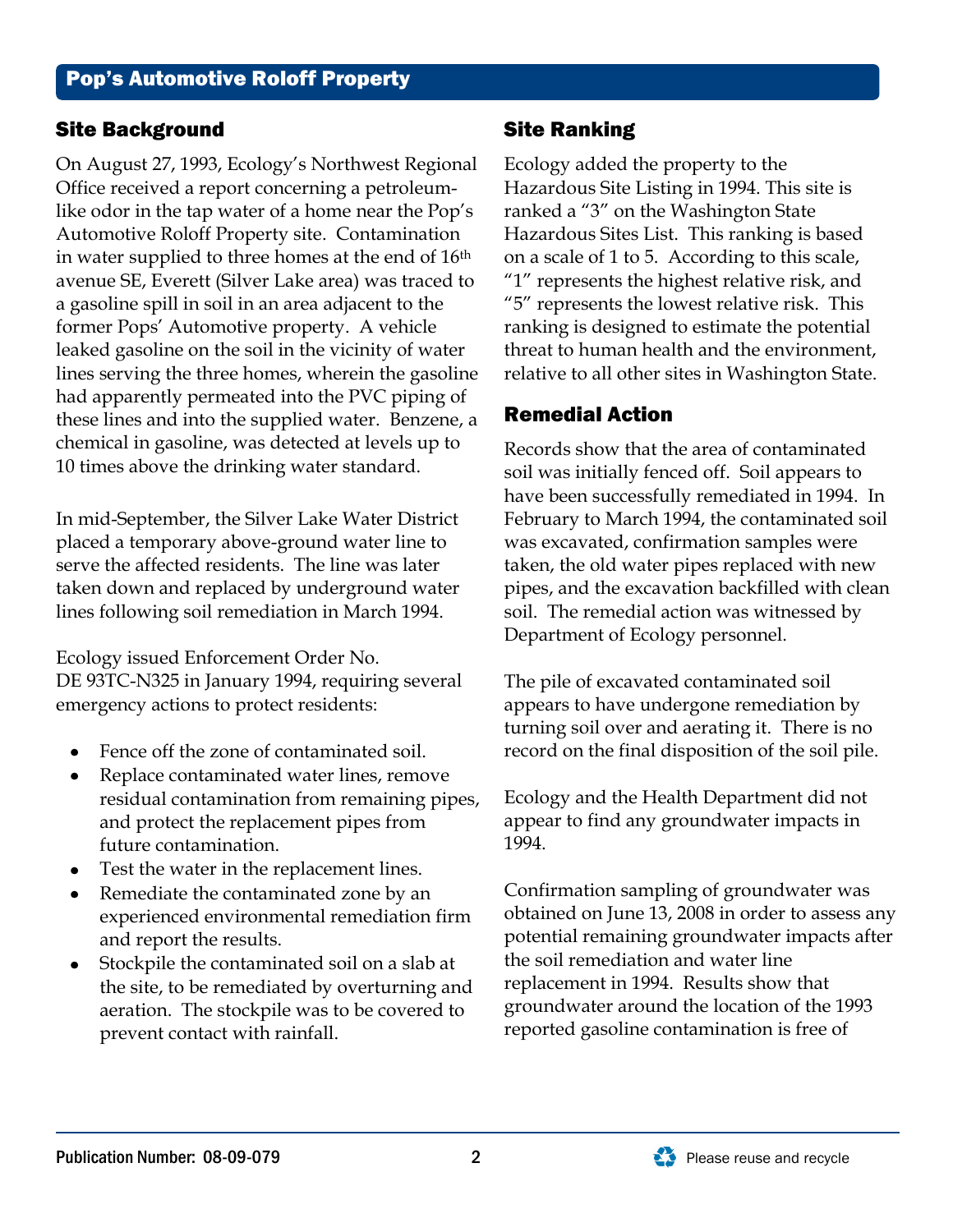# Pop's Automotive Roloff Property

contaminants of concern such as gasoline or benzene. Therefore, results show that the water samples were below state cleanup levels for groundwater for these contaminants of concern.



## What Happens Next?

After the 30-day public comment period, Ecology will review all comments received and make recommendations for any suggested changes to the final determination. If no significant changes are necessary, the terms of the 1994 Enforcement Order will be considered completed and the Order will be closed out.

A public meeting has not been scheduled at this time. However, one will be held if ten or more people request a meeting during the comment period. Please contact Nancy Lui to request a meeting at [nlui461@ecy.wa.gov](mailto:nlui461@ecy.wa.gov) or at (425) 649-7117.

For information about other Ecology public comment periods, meetings, hearings, workshops, and open houses, please visit Ecology's public events calendar at http://apps.ecy.wa.gov/pubcalendar/calendar.asp You may also read *Frequently Asked Questions about Effective Public Commenting* at this link to learn more about the public comment process.